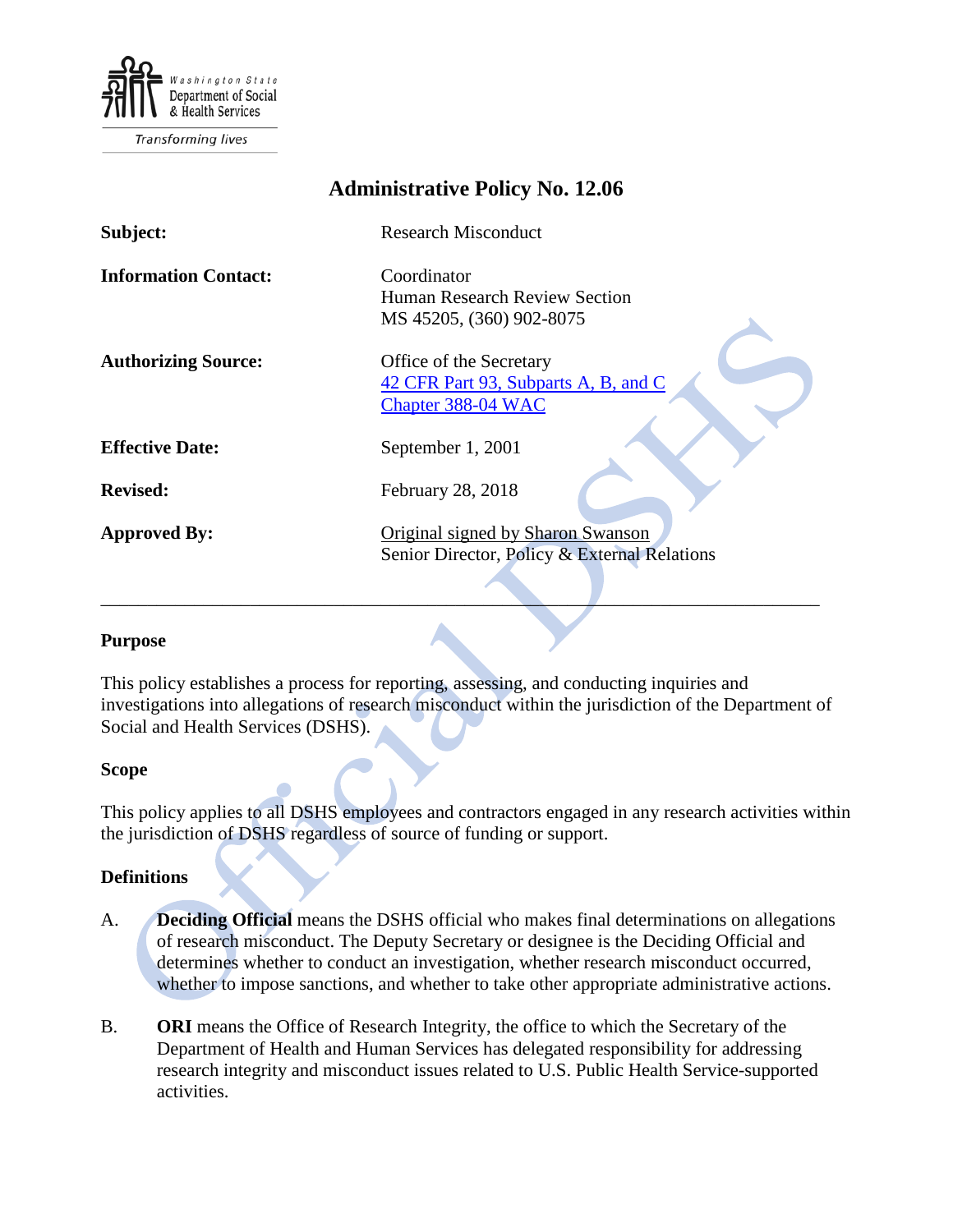- C. **Research Integrity Officer** means the DSHS official who assesses allegations of research misconduct and determines when such allegations warrant inquiries, and who oversees any inquiries and investigations. The Executive Secretary of the Washington State Institutional Review Board is the Research Integrity Officer and has primary responsibility for implementing the procedures described in this policy.
- D. **Respondent** means the person against whom an allegation of research misconduct is directed or who is the subject of a research misconduct proceeding. An inquiry or investigation can involve more than one respondent.
- E. **Research Misconduct** means fabrication, falsification, or plagiarism, in proposing, performing, or reviewing research, or in reporting research results. It does not include honest error or differences of opinion.
	- 1. **Fabrication** means making up of data or results and recording or reporting them.
	- 2. **Falsification** means manipulating research materials, equipment, or processes, or changing or omitting data or results such that the research is not accurately represented in the research record.
	- 3. **Plagiarism** means using another person's ideas, processes, results, or words without giving appropriate credit.
- F. **Complainant** means a person who in good faith makes an allegation of research misconduct. An inquiry or investigation can involve more than one complainant.
- G. **Good Faith** as applied to a complainant witness means having a belief in the truth of one's allegation or testimony that a reasonable person in the complainant's position could have based on the information known to the complainant at the time. An allegation or cooperation with a research misconduct proceeding is not in good faith if made with knowing or reckless disregard for information that would negate the allegation or testimony. Good faith as applied to a committee member means cooperating with the research misconduct proceeding by carrying out the duties assigned impartially for the purpose of helping an institution meet its responsibilities under this policy. A committee member does not act in good faith if his or her acts or omissions on the committee are dishonest or influenced by personal, professional, or financial conflicts of interest with those involved in the research misconduct proceeding.

# **Policy**

The mission of DSHS is to improve the quality of life for individuals and families in need and to help people achieve safe, self-sufficient, healthy and secure lives. In support of this mission, DSHS sponsors, conducts and participates in a variety of research activities involving department clients, employees and members of the general public. All research conducted within the Department's jurisdiction must meet accepted professional standards of research integrity, honesty and ethics. Departures from these standards may jeopardize the mission of the Department and the well-being of the citizens of the State. Therefore, the Department will conduct inquiries of all reported instances of observed, suspected or apparent misconduct in research.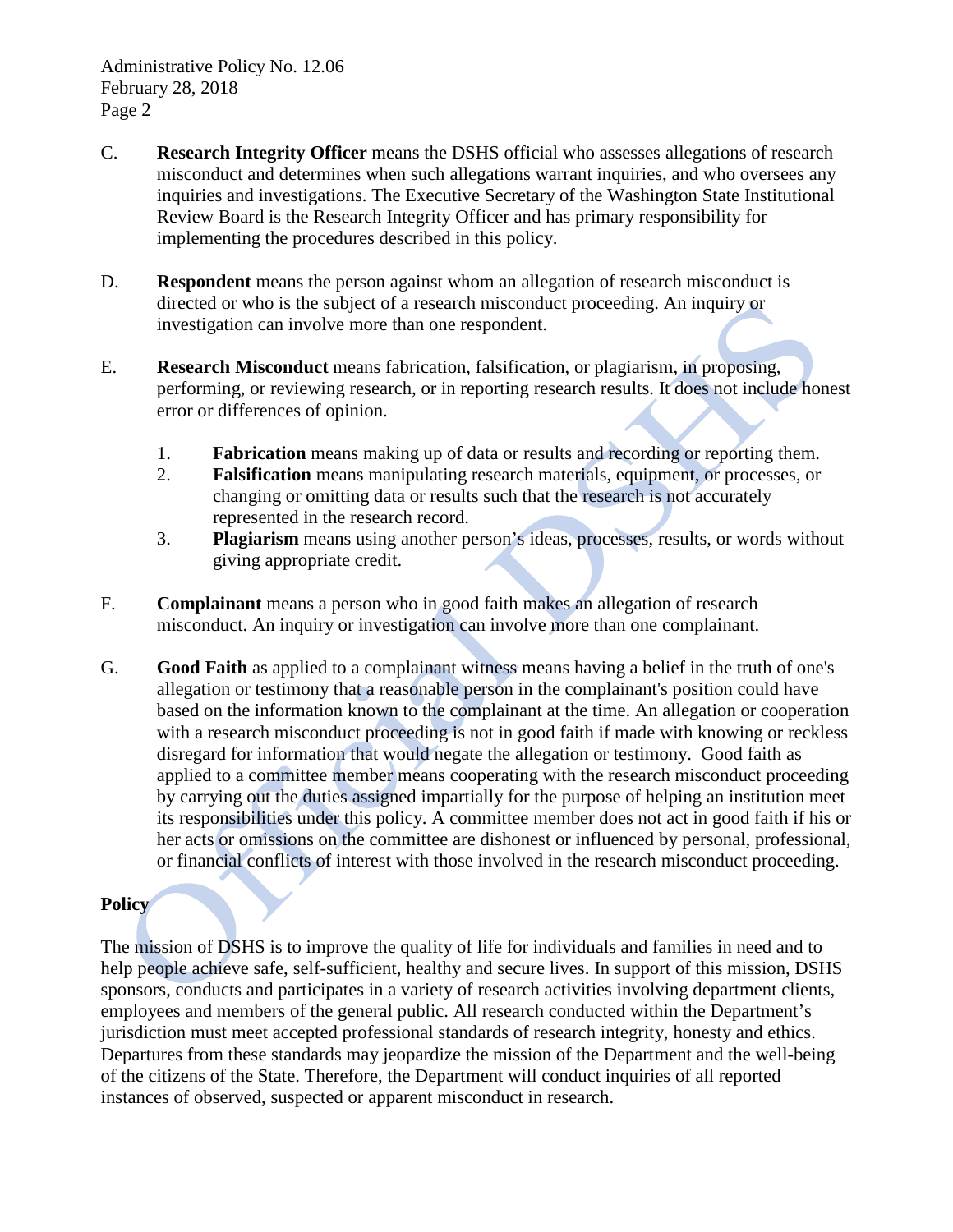Administrative Policy No. 12.06 February 28, 2018 Page 3

All employees and contractors of the Department must promptly report any observed, suspected, or apparent misconduct in research to the Research Integrity Officer. The Department must conduct inquiries and investigations in a manner that ensures fair treatment and protects the confidentiality of all involved parties. The Department must take reasonable steps to protect the position and reputation of the complainant and to restore the reputation of the respondent when allegations are not confirmed.

### **Procedures**

## **A. Preliminary Assessment**

- 1. Complainants must submit written reports of allegations of observed, suspected, or apparent misconduct in research to the Research Integrity Officer. The Research Integrity Officer must promptly assess whether the allegation falls under the definition of research misconduct and whether there is sufficient evidence to warrant an inquiry.
- 2. If there is sufficient evidence to support an inquiry into an allegation of research misconduct, DSHS must follow the steps outlined in these procedures, and refer to the Office of Research Integrity (ORI) *Model Policy for Responding to Allegations of Scientific Misconduct and Sample Policy and Procedures for Responding to Allegations of Research Misconduct* if additional guidance is needed.

# **B. Conducting the Inquiry**

- 1. If the Research Integrity Officer determines that the allegation falls under the definition of research misconduct and that sufficient information to allow follow-up has been provided, he or she must promptly initiate the inquiry process. The Research Integrity Officer must take steps to ensure that all original research records and materials relevant to the allegation are secured.
- 2. The Research Integrity Officer must promptly notify the respondent, the complainant, the respondent's supervisor and appropriate DSHS officials when an inquiry is opened. The respondent must be informed of the allegations in writing. The respondent and the complainant are responsible for cooperating with an inquiry or investigation and maintaining appropriate confidentiality of any information and documents reviewed as part of inquiry or investigation.

If the research is supported by Public Health Services (PHS) funds, the Research Integrity Officer must notify ORI immediately if he or she has reason to believe any of the following conditions exist: 1) the health or safety of the public is at risk, including an immediate need to protect human subjects; 2) research activities should be suspended; 3) there is an immediate need to protect Federal funds or equipment; 4) there is an immediate need to protect the interests of the persons(s) making the allegations or of the individual(s) who is the subject of the allegations as well as his or her co-investigators and associates, if any; 5) it is probable that the alleged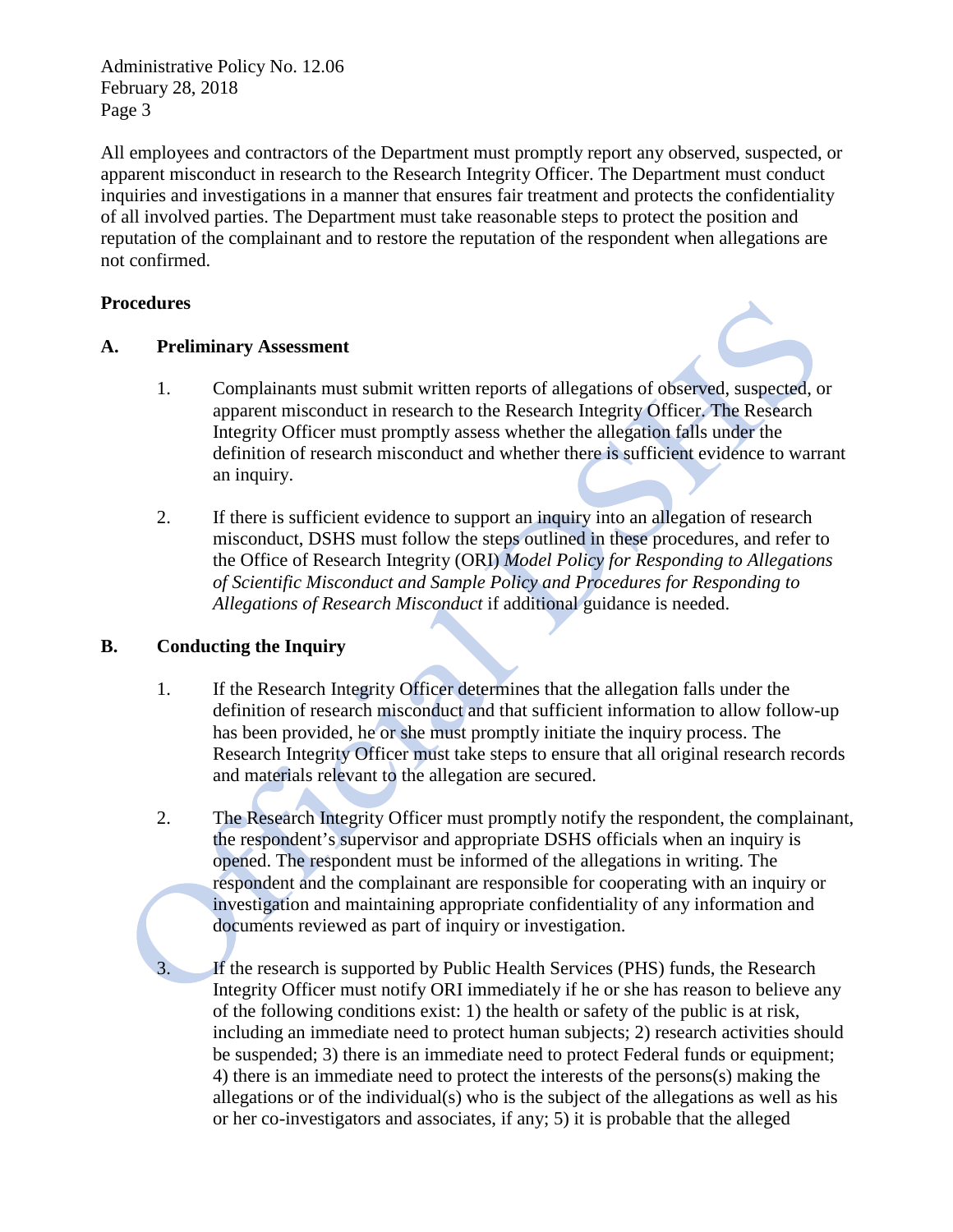incident is going to be reported publicly; 6) there is a reasonable indication of possible criminal violation, in which case the Research Integrity Officer must inform ORI within 24 hours of obtaining that information. When appropriate, the Deciding Official must take appropriate interim actions to protect Federal funds and assure that the intent of Federal financial assistance is carried out.

- 4. When a formal inquiry is required under this policy, the Research Integrity Officer, in consultation with other DSHS officials as appropriate, must appoint an Inquiry Committee. The Inquiry Committee must include at least three persons who are unbiased and do not have unresolved personal, professional, or financial conflicts of interest with the complainant, respondent, or witnesses. These individuals must have the necessary expertise to evaluate the evidence and issues related to the allegation, interview the principals and key witnesses, and conduct the inquiry. Members of the Inquiry Committee must agree in writing to preserve the confidentiality of the proceedings and any information or documents reviewed as part of the inquiry.
- 5. The Research Integrity Officer must notify the respondent of the proposed committee membership within ten days of initiation of the inquiry. If the respondent submits a written objection to any of the persons appointed to the Inquiry Committee, the Research Integrity Officer may replace the challenged member with a qualified substitute at his or her discretion.
- 6. The Inquiry Committee conducts interviews with the complainant(s), the respondent(s) and other key witnesses at its discretion, examine relevant research records and materials, and decide whether there is sufficient evidence of possible research misconduct to recommend further investigation. Interviews should be transcribed or recorded.
- 7. The Inquiry Committee must prepare a written inquiry report that provides a summary of the inquiry process; summaries of interviews; a description of the evidence reviewed; and the Committee's recommendation about whether an investigation should be conducted.
- 8. The Research Integrity Officer must provide the respondent with a copy of the inquiry report for comment and rebuttal. The Research Integrity Officer also must provide the complainant with those portions of the report that address the complainant's role and opinions. Any comments that the respondent or complainant submit on the report become a part of the final inquiry report and record.
- 9. The Research Integrity Officer will transmit the final inquiry report, along with any comments submitted by the respondent and complainant, to the Deciding Official within 60 calendar days of initiation of the inquiry. If the Research Integrity Officer approves an extension of this time limit, the reason will be noted in the records of the case and the report. The Research Integrity Officer will notify the respondent of any extension.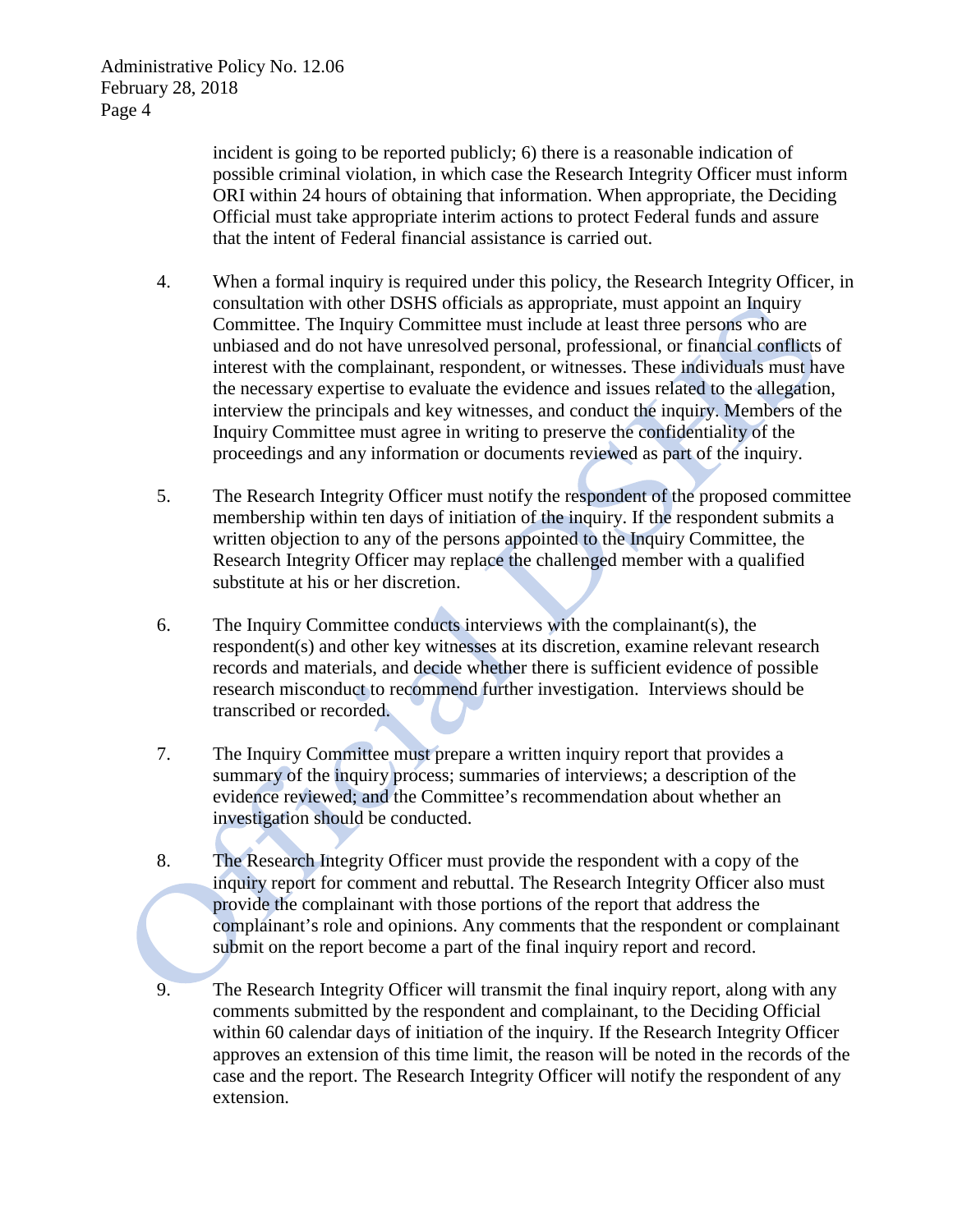- 10. Within ten days of receiving the inquiry report, the Deciding Official must make the determination of whether findings from the inquiry provide sufficient evidence of possible research misconduct to justify conducting an investigation.
- 11. Within 30 days of a determination that findings from an inquiry warrant an investigation into possible research misconduct, the Research Integrity Officer will inform ORI in writing and submit a copy of the full inquiry report. The report will include all information required in 42 CFR 93.309(a).

## **C. Conducting the Investigation**

- 1. If the Deciding Official determines that the findings from the inquiry provide a sufficient basis for conducting an investigation, the Research Integrity Officer must initiate an investigation and appoint an Investigation Committee within 30 days of completion of the inquiry. The Research Integrity Officer must request any additional pertinent research records that were not previously secured during the inquiry.
- 2. The Research Integrity Officer must notify the respondent, the complainant, the respondent's supervisor and appropriate DSHS officials in writing when an investigation is opened on or before the date the investigation begins. The Research Integrity Officer must give these individuals written notice of any new allegations of research misconduct not addressed during the inquiry or in the initial notice of investigation. The Research Integrity Officer must notify ORI in writing of investigations involving research supported by PHS.
- 3. The Research Integrity Officer, in consultation with other DSHS officials as appropriate, must appoint an Investigation Committee of at least three persons who are unbiased who do not have unresolved personal, professional, or financial conflicts of interest with the complainant, respondent, or witnesses. These individuals must have the necessary expertise to evaluate the evidence and issues related to the allegation, interview the principals and key witnesses, and conduct the investigation. Individuals who served on the Inquiry Committee may also be appointed to the Investigation Committee. At least one member of the Investigation Committee should be unaffiliated with DSHS. Members of the Investigation Committee must agree in writing to preserve the confidentiality of the proceedings and any information or documents reviewed as part of the investigation.

The Research Integrity Officer must notify the respondent of the proposed committee membership within ten days. If the respondent submits a written objection to any of the persons appointed to the Investigation Committee, the Research Integrity Officer may replace the challenged member with a qualified substitute at his or her discretion.

5. The Investigation Committee must examine all documentation relevant to the allegations and interview the complainant(s), the respondent(s), and other individuals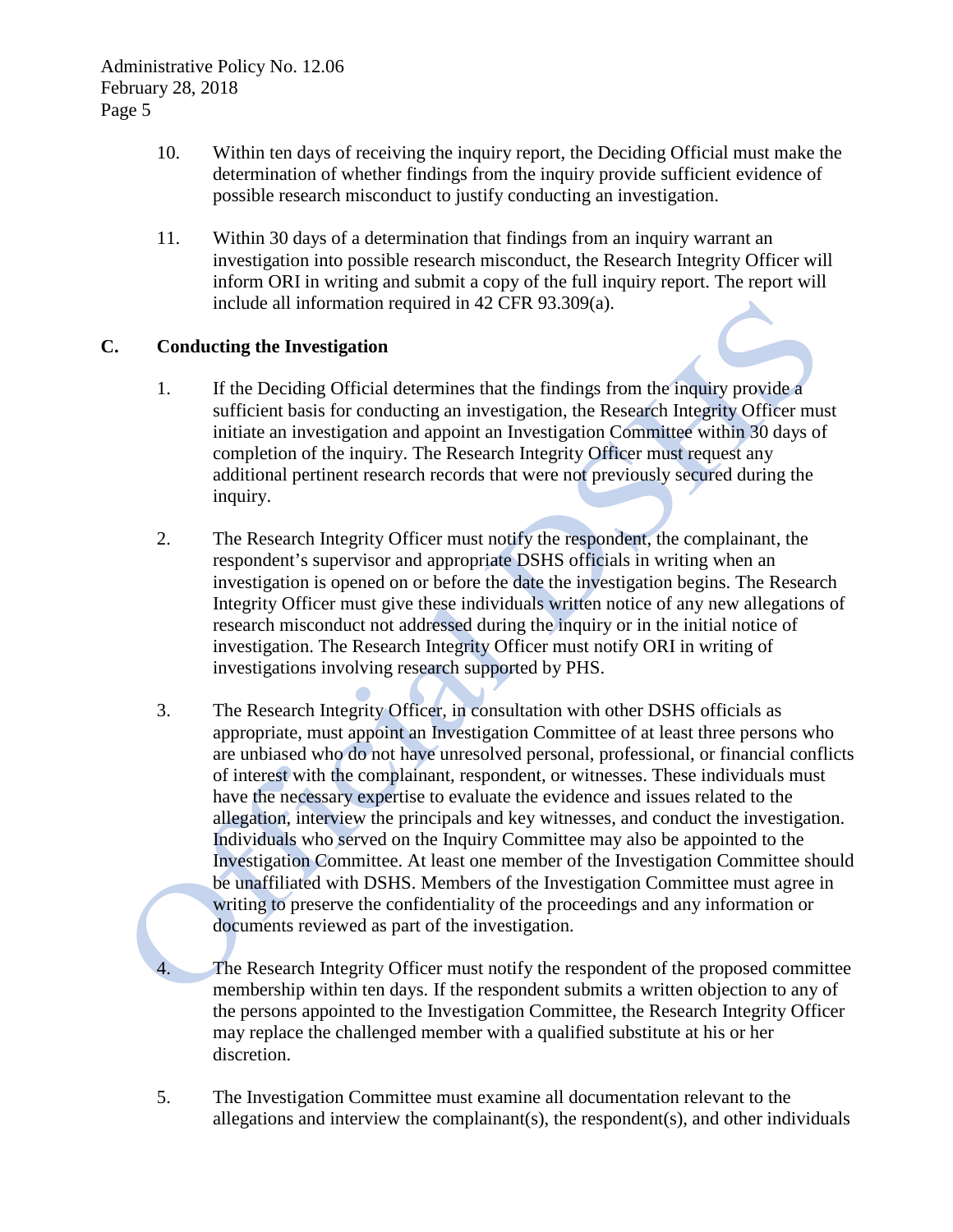who might have information regarding the allegations. The Investigation Committee must evaluate the evidence and determine whether, based on a preponderance of the evidence, research misconduct occurred and if so, to what extent, who was responsible, and its seriousness.

- 6. The Investigation Committee must prepare a report that describes the policies and procedures under which the investigation was conducted, describes how and from whom information relevant to the investigation was obtained, includes the actual texts or summaries of interviews, states the findings, and explains the basis for the findings, as required in 42 CFR93.313.
- 7. The Research Integrity Officer must provide the respondent with a copy of the investigation report for comment and rebuttal. The Research Integrity Officer also must provide the complainant, if he or she is identifiable, with those portions of the report that address the complainant's role and opinions. Any comments that the respondent or complainant submit on the report becomes a part of the final investigation report and record.
- 8. The Research Integrity Officer must submit the final investigation report to the Deciding Official within 120 days of initiation of the investigation. Any request for extension of this time limit must include an explanation for the delay, an interim report on the progress to date, an outline of what remains to be done, and an estimated date of completion. The Research Integrity Officer must notify the respondent of any extension. He or she must also request in writing an extension from ORI for investigations involving research supported by PHS.
- 9. The Deciding Official must make the final determination whether to accept the Investigation Committee's report and its findings within ten days of receiving the report. If the Deciding Official does not concur with the Committee's findings, he or she may return the report to the Committee requesting further fact finding or analysis.
- 10. When the Deciding Official reaches a final decision on the case, the Research Integrity Officer must notify both the respondent and the complainant in writing. For cases involving research supported by PHS funds, the Research Integrity Officer must submit the investigation report, including the Deciding Official's final determination and a description of any sanctions imposed by DSHS, to ORI. If the Deciding Official's determination varies from that of the Investigation Committee, the Deciding Official must explain in detail the basis for rendering his or her decision in the institution's letter transmitting the report to ORI.

### **D. Other Considerations**

1. If the Deciding Official determines that the alleged misconduct is substantiated by the investigation, the supervisor of the respondent must take disciplinary action per [Administrative Policy 18.40](http://one.dshs.wa.lcl/Policies/Administrative/DSHS-AP-18-40.pdf) (for non-represented employees), the Current Collective